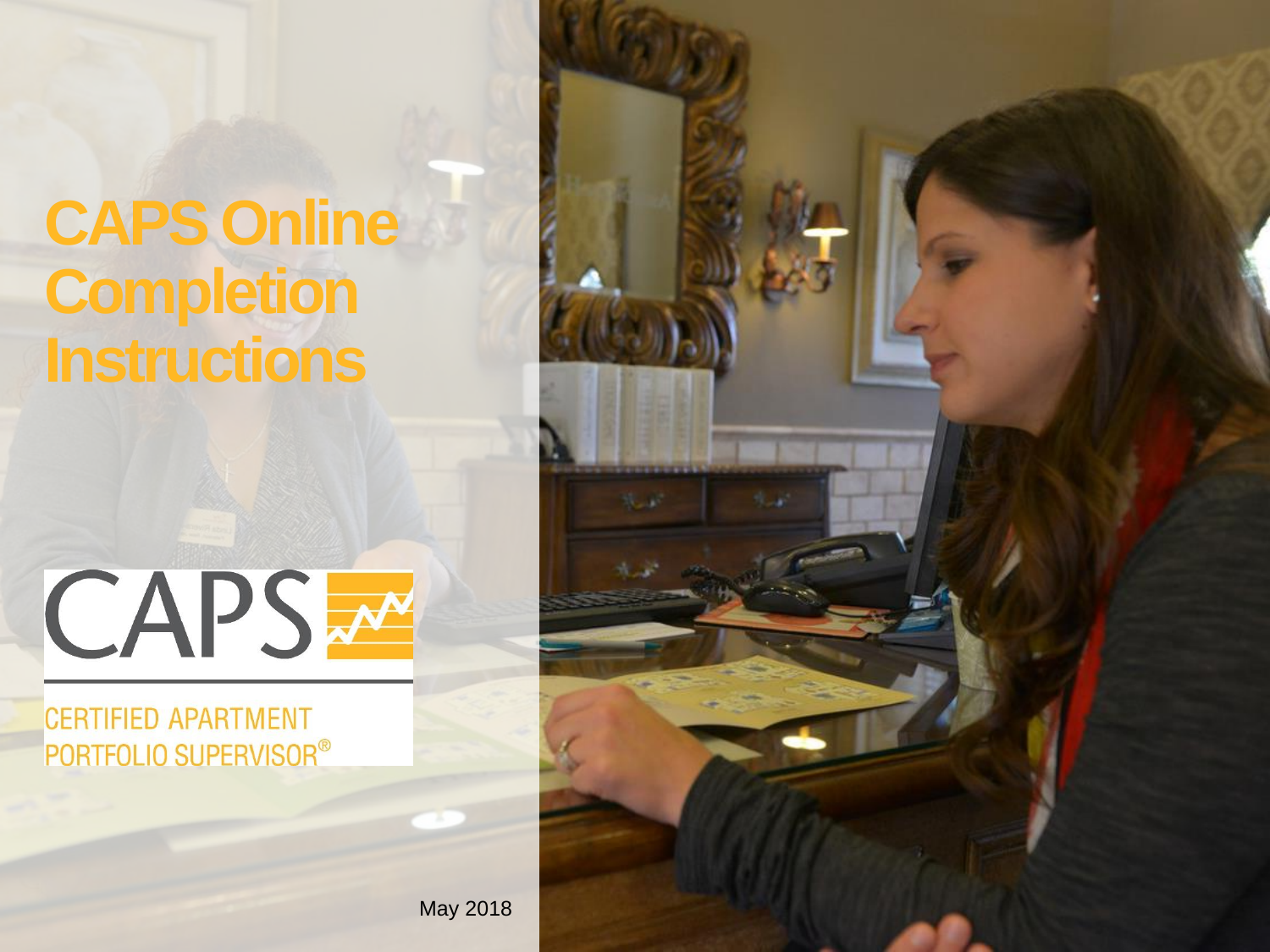Congratulations on taking an important step in your career. The Certified Apartment Portfolio Supervisor (CAPS) credential opens the door to employment opportunities throughout the apartment industry.

The following steps will guide you toward the achievement of your credential. Save these instructions for reference throughout your candidacy.

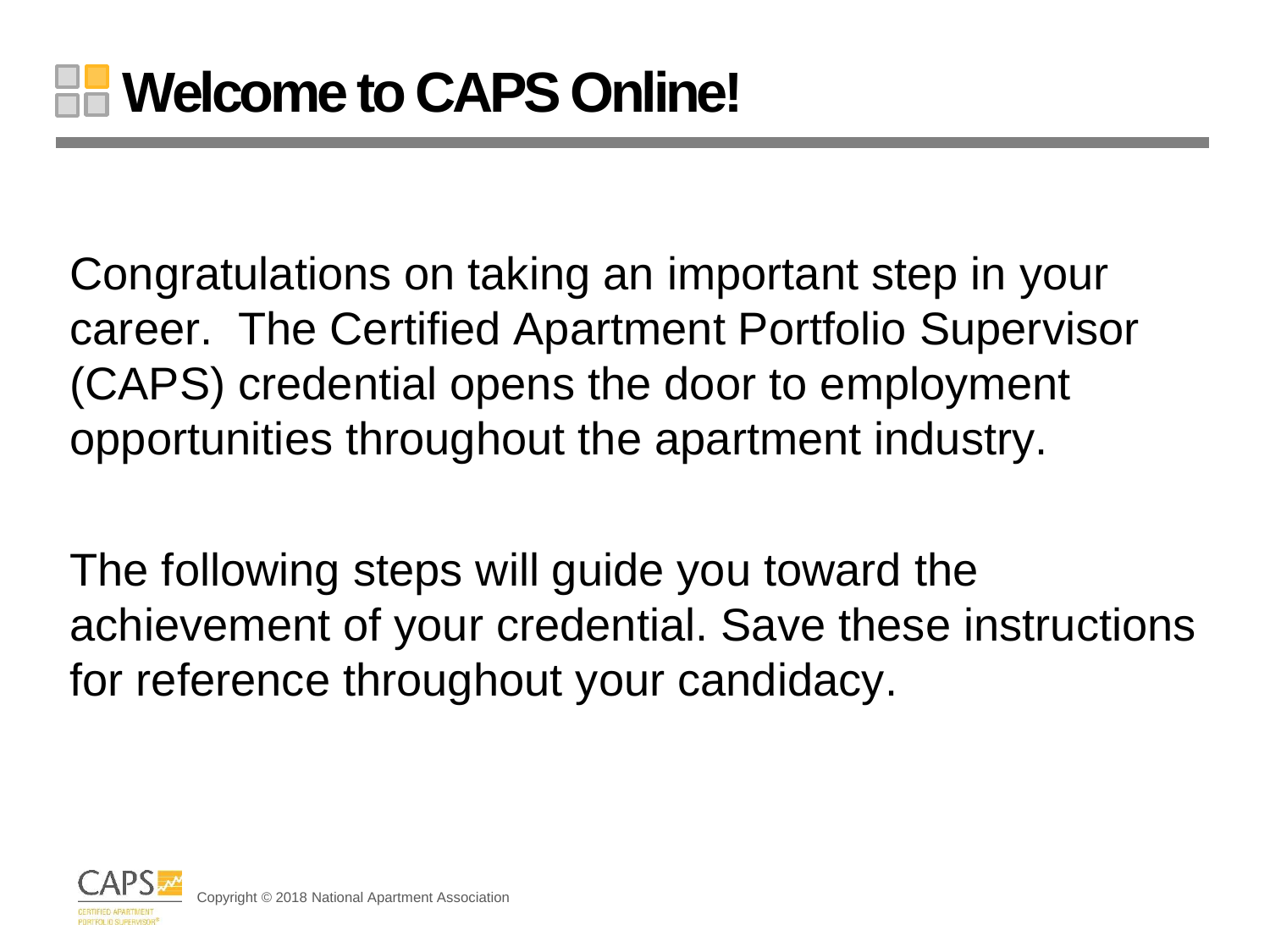

- Visit [https://members.naahq.org](https://members.naahq.org/) to create an NAA account (if you don't already have one) and to enroll as a candidate in the CAPS program.
- When enrolling, include the date you entered the apartment industry. The CAPS credential requires two years of onsite apartment management experience OR one year of management experience along with achievement of the CAM credential.
- Candidacy is a one-year period during which you must complete the six CAPS modules and pass the two-part comprehensive exam.

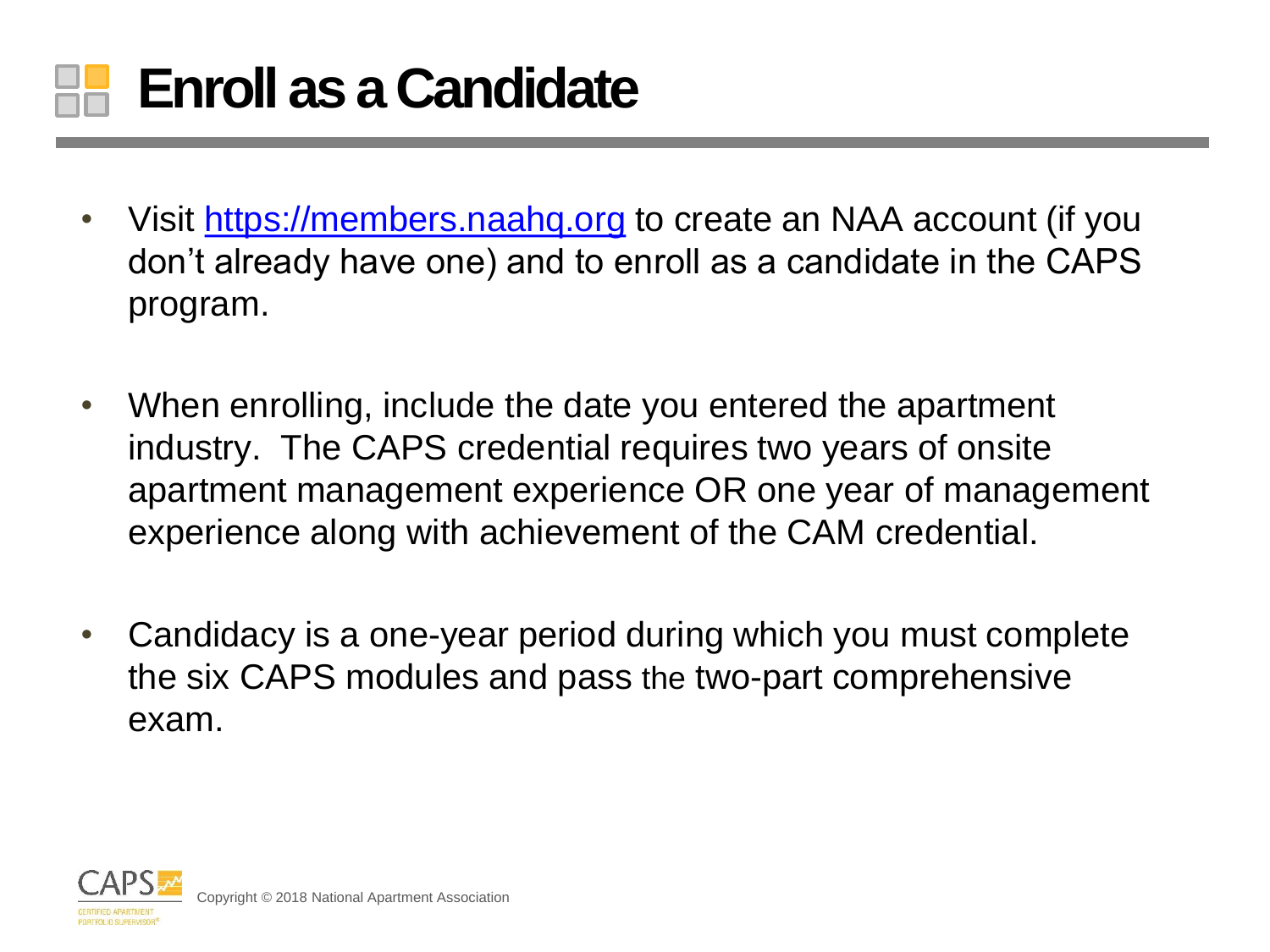## **Purchase the CAPS Modules**

- Purchase the CAPS Online modules at [www.gowithvisto.org](http://www.gowithvisto.org/).
- CAPS modules can be purchased individually or as a full program.
- After purchasing the modules, you will receive a confirmation email with a link to access your courses. You can also access your courses at [www.gowithvisto.org](http://www.gowithvisto.org/) by clicking on the Take Your Courses button on the top left side of the home page.



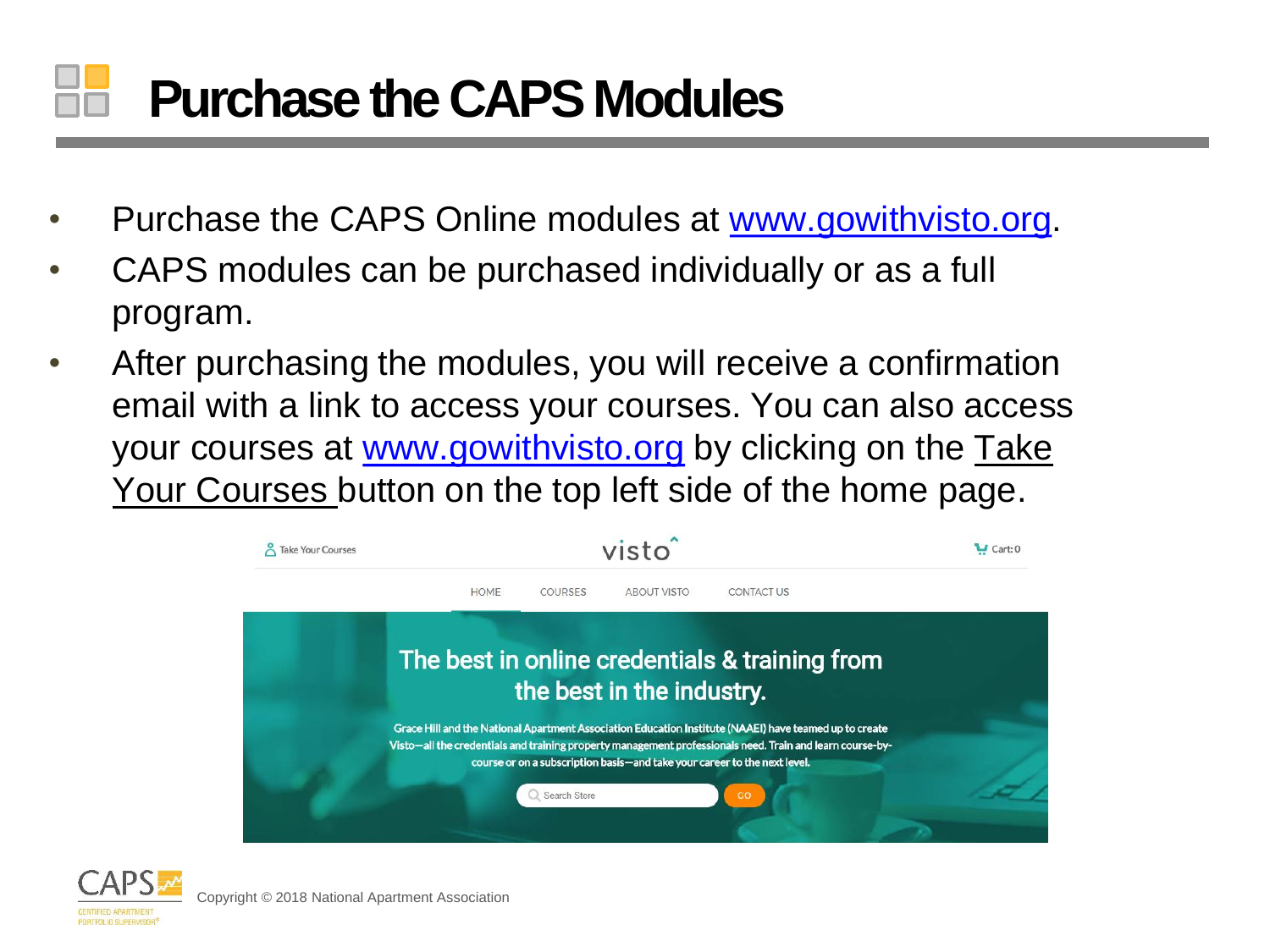### **Complete Six CAPS Modules**

Be sure you have completed the six CAPS Online modules on Visto:

- Client Services & Stakeholder Relations
- Investment Management
- Improving Asset Performance
- Asset Evaluation and Preservation
- Talent Development
- Contemporary Issues in Multifamily Housing

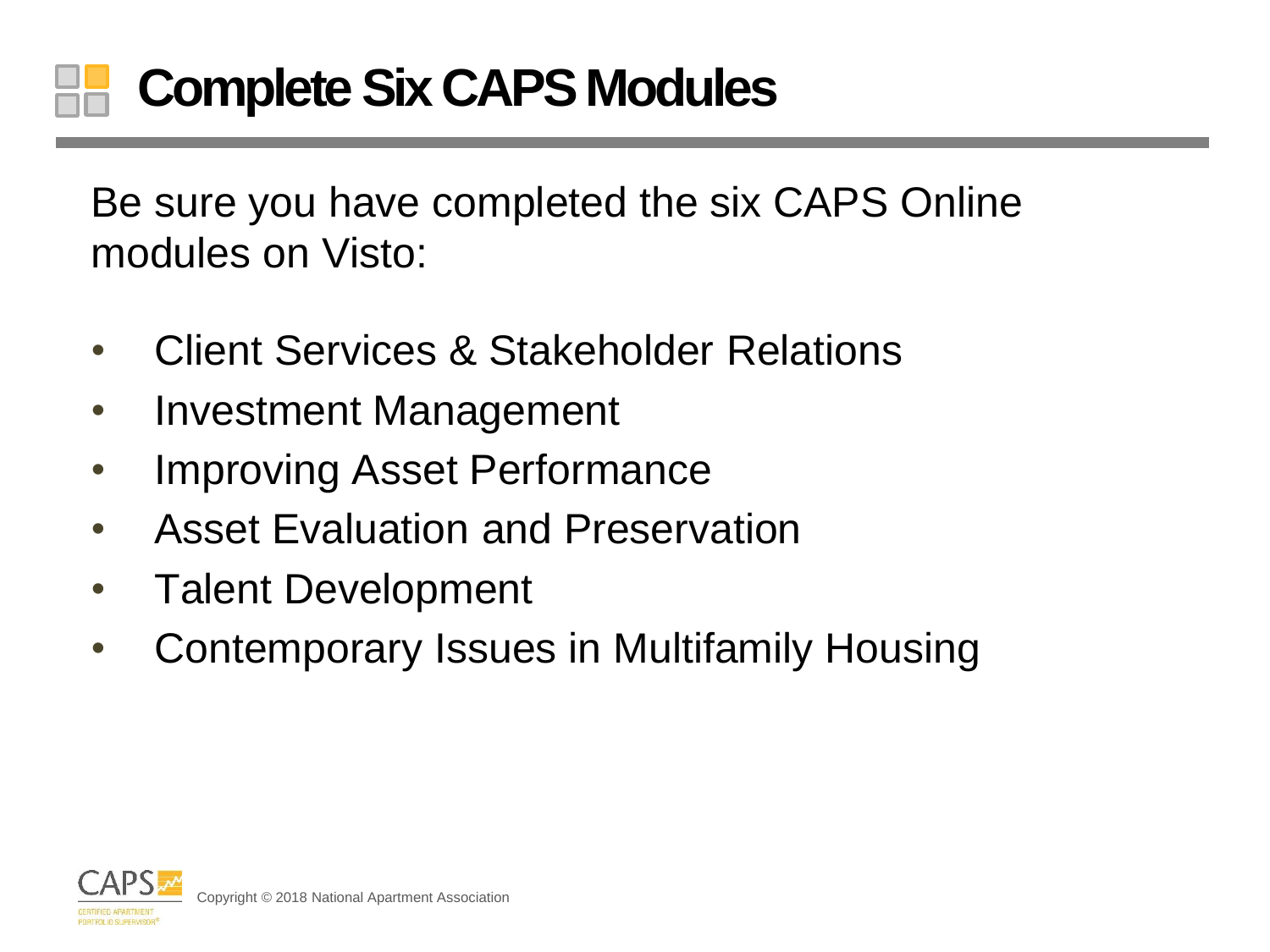# **Prepare for the CAPS Exam**

- Exam study materials are located on the Candidate Resources section of the NAA website.
- Study materials include practice tests, skill checks and practice financial calculations.
- CAPS test prep webinars are offered regularly. Check the [Candidate Resources](https://www.naahq.org/learn/education/candidate-resources) page for upcoming webinar dates.

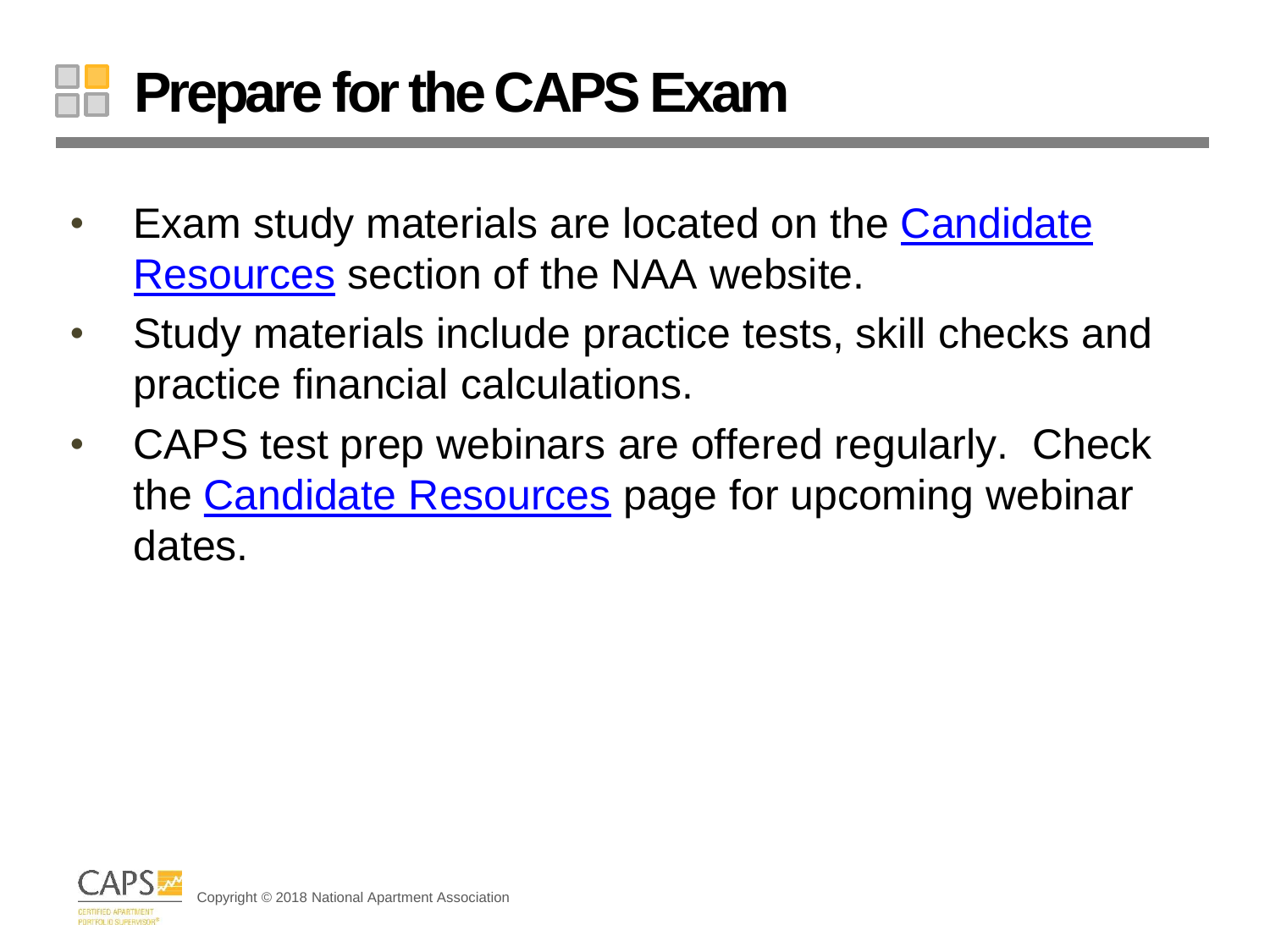

- To obtain your NAA ID and exam eligibility code for logging into the exam scheduling site, forward your transcript of completed courses to NAAEI at [education@naahq.org.](mailto:education@naahq.org) The transcript is located in the Achievements tab of your Visto account.
- NAAEI will send instructions with a link to the exam scheduling site. You will choose the date and location for your test and will need to provide proof of identity when you arrive to take the exam.
- You may opt to take the exam via live online proctoring if your computer is equipped with a webcam and audio functioning.
- See the **NAAEI Candidate Handbook** for more information about the exam scheduling process and what to bring to your exam.

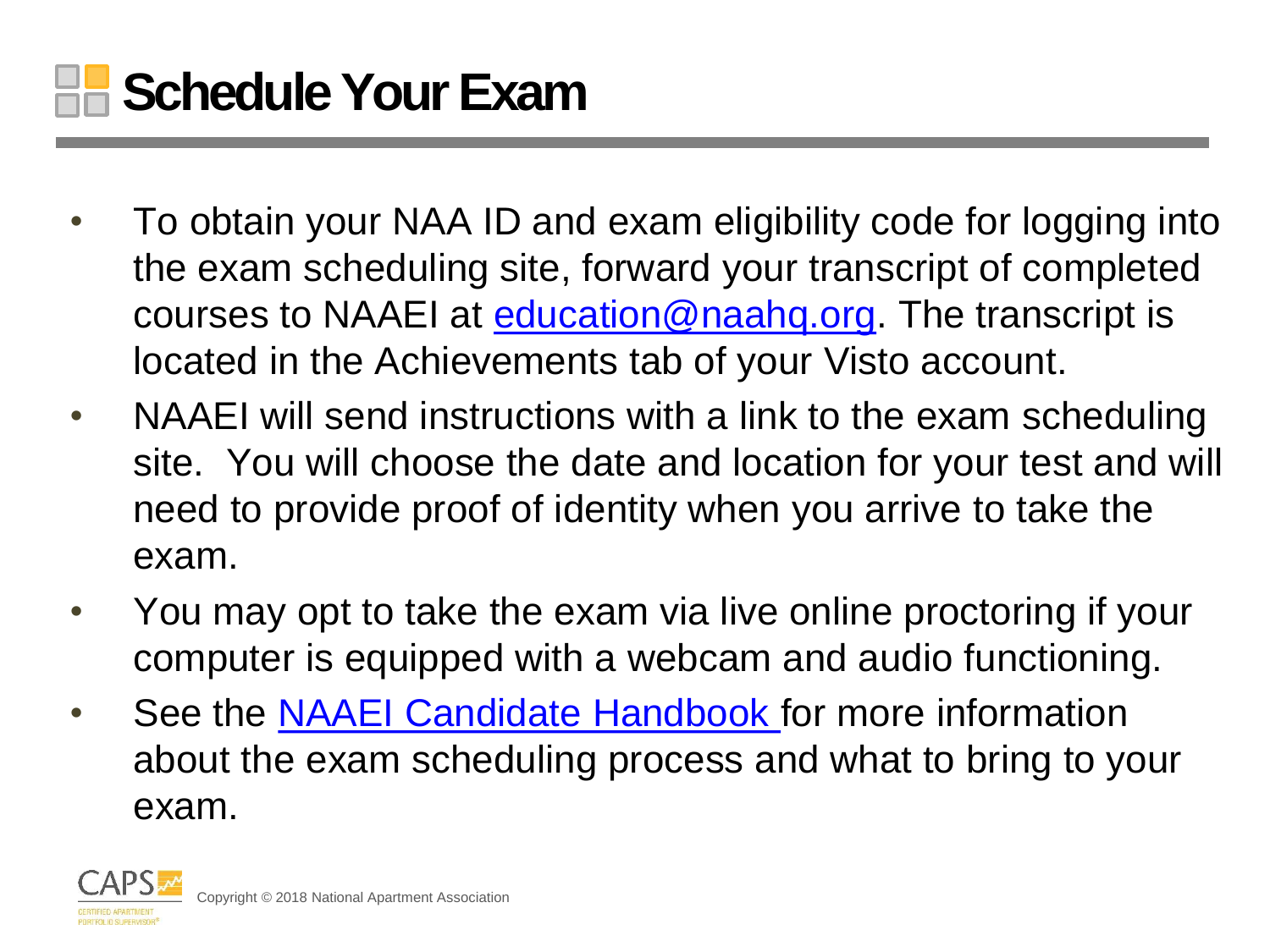

- The CAPS exam is a two-part online exam held in a proctored environment and timed for two hours per part. The exam is administered by Castle Worldwide, which offers in person testing sites throughout the country, as well as a live online proctoring option.
- The CAPS exam is scored pass/fail. You must pass both parts to achieve the credential.
- Part 1 has 100 multiple choice questions. Part 2 has 60 scenariobased questions.
- If you do not pass one or both parts of the exam, you make retake that part(s) after seven days have elapsed. A retake fee of \$80 for one part or \$100 for both parts will be charged when you schedule an exam retake.
- Contact [education@naahq.org](mailto:education@naahq.org) to obtain a retake exam eligibility code.

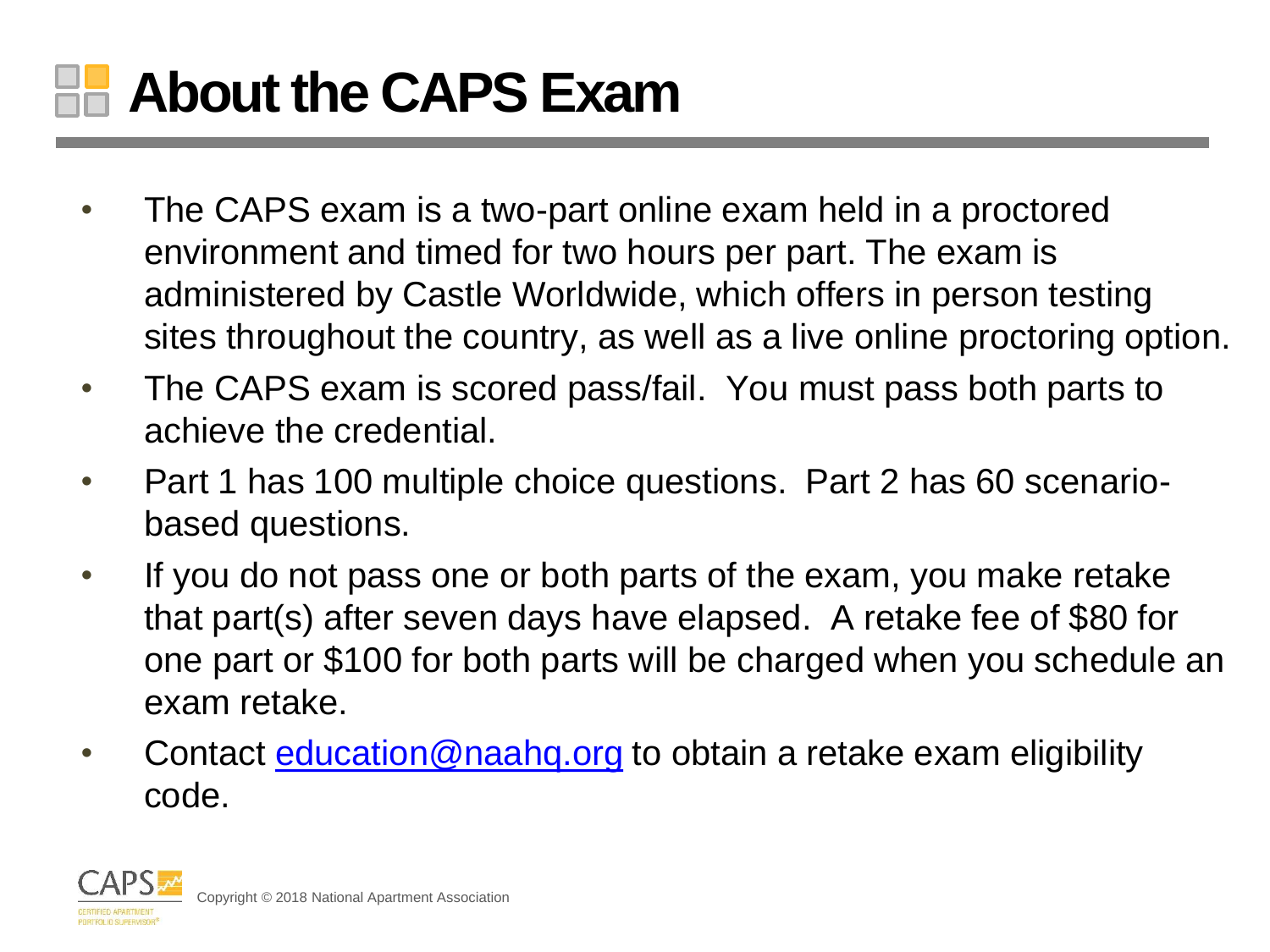### **Retrieve Your Digital Badge, Certificate and Pin**

- Within a few weeks of successfully completing the CAPS exam, you will receive an email from ProExam Vault with instructions for downloading your digital badge.
- Digital badges can be used in the signature line of emails, on digital resumes and on LinkedIn, Facebook and other social media.
- Allow 3-4 weeks after your exam completion to receive your official certificate and pin in the mail.
- Be sure that your correct mailing and e-mail addresses are on file with NAAEI.APARTMENT A



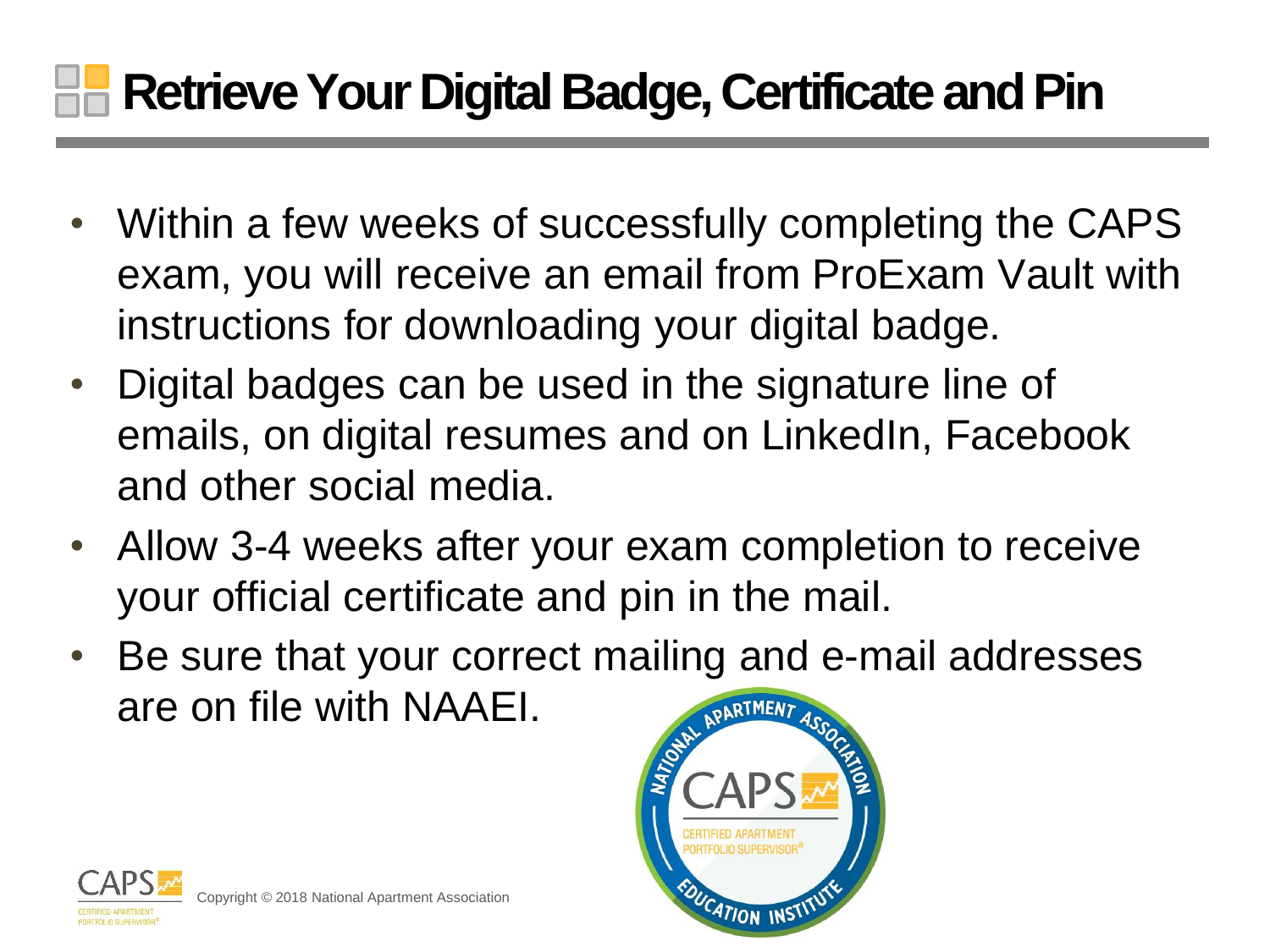## **Maintain Your CAPS Credential**

- A CAPS is required to submit six continuing education credits (CECs) each year to satisfy the credential renewal requirement.
- Visit [www.gowithvisto.org](http://www.gowithvisto.org/) to find great courses to satisfy the CEC requirement.
- You will receive a renewal notice by mail and email each year a few months prior to the anniversary date of your renewal.
- Submit CECs and renewal payment of \$100 online [here](https://www.naahq.org/education-careers/credentials/renew-credential).
- Be sure to update your contact information, including personal email address, with NAAEI if there are any changes.